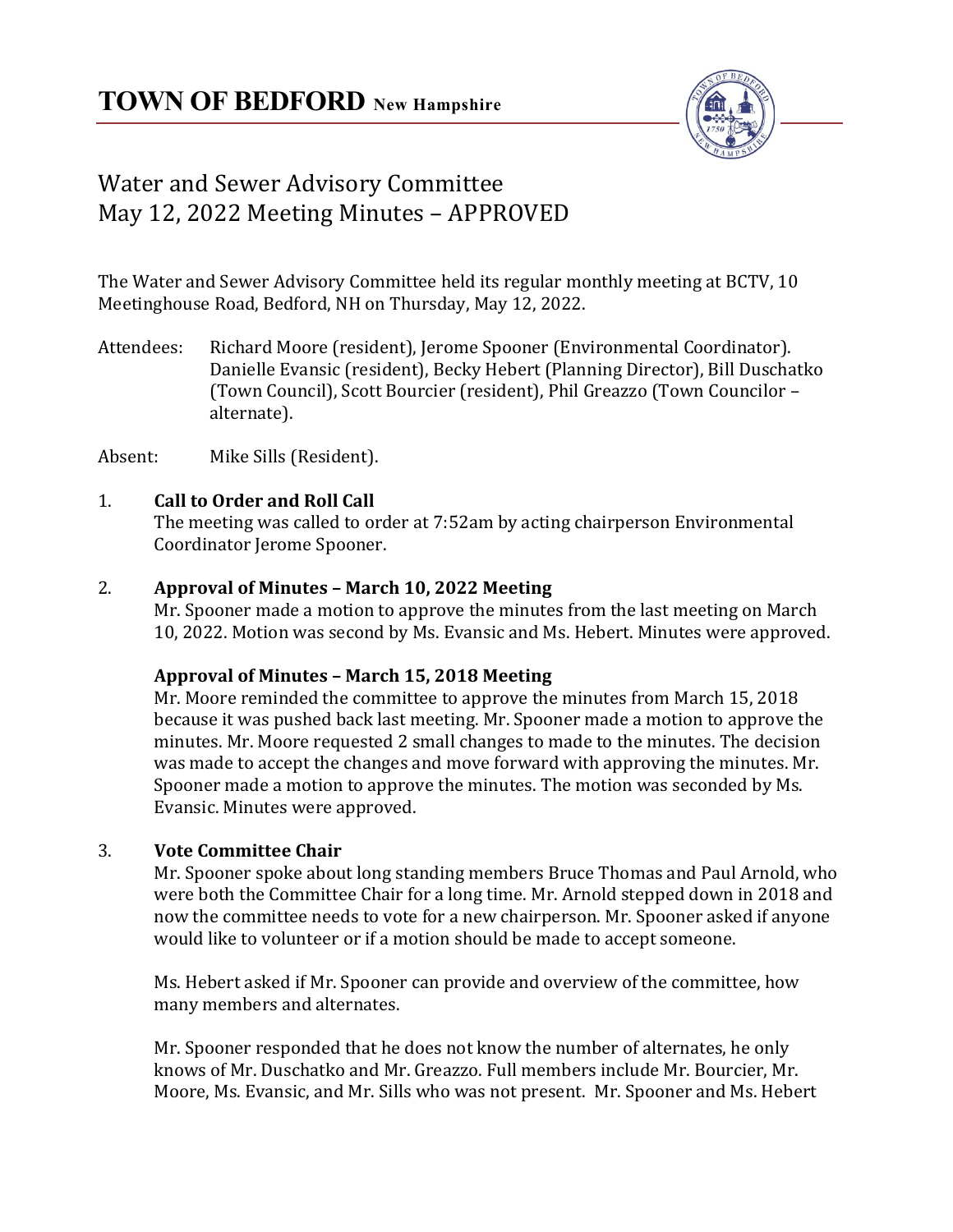are also members. There are two Town Council Members, one permanent and one alternate.

Ms. Hebert asked if historically has the chair been a Bedford resident.

Mr. Spooner responded with yes, usually the chair is a resident. Mr. Spooner asked if Mr. Moore would be interested in being the chair.

Mr. Moore responded that Mr. Spooner has been doing a great job.

Ms. Herbert asked if the Committee would like to post pone the appointing and review the bylaws.

Mr. Spooner agreed with Ms. Hebert and postponed the vote until the next meeting after the bylaws have been reviewed.

#### 4. **Sewer Rates Recommendation Option**

Mr. Spooner introduced John Jackman of Hoyle Tanner and Associates. Mr. Spooner explains that he has been working with Mr. Jackman, Mr. Foote (Director of Public Works), and Ms. Penny ( Bedford Finance Director)to figure out the best rates and options for Bedford sewer users.

Mr. Jackman explains that they will be looking at the Bedford sewer rates to develop a sustainable rate for Bedford to make sure what charged is fair and equitable, meets the needs, and to prevent great fluctuation in rate changes.

Mr. Jackman continues to explain that he developed a tool for the Town to be used dynamically each year and so the Town is able to make adjustments to ensure the rates are sustainable and meet the Town's needs. The goal is to be more transparent on where the sewer rates come from and to ensure that new projects can be incorporated and adjustments can be made as needed.

Mr. Jackman explained that there are now four options and what the impact and ideas are for each option. Mr. Jackman asked the Committee if he should do a quick overview of the spreadsheet or if they would like him to get right into the data.

Mr. Greazzo and Mr. Duschatko both responded that they were not present at the last meeting but watched the recording of it and that Mr. Jackman can skip the overview and continue with the data.

Mr. Spooner explained the last sewer rate adjustment was in 2014. In 2010, the committee approved a ten percent increase each year for four years starting in 2011 through 2014. 2014 was the last year the rates were increased.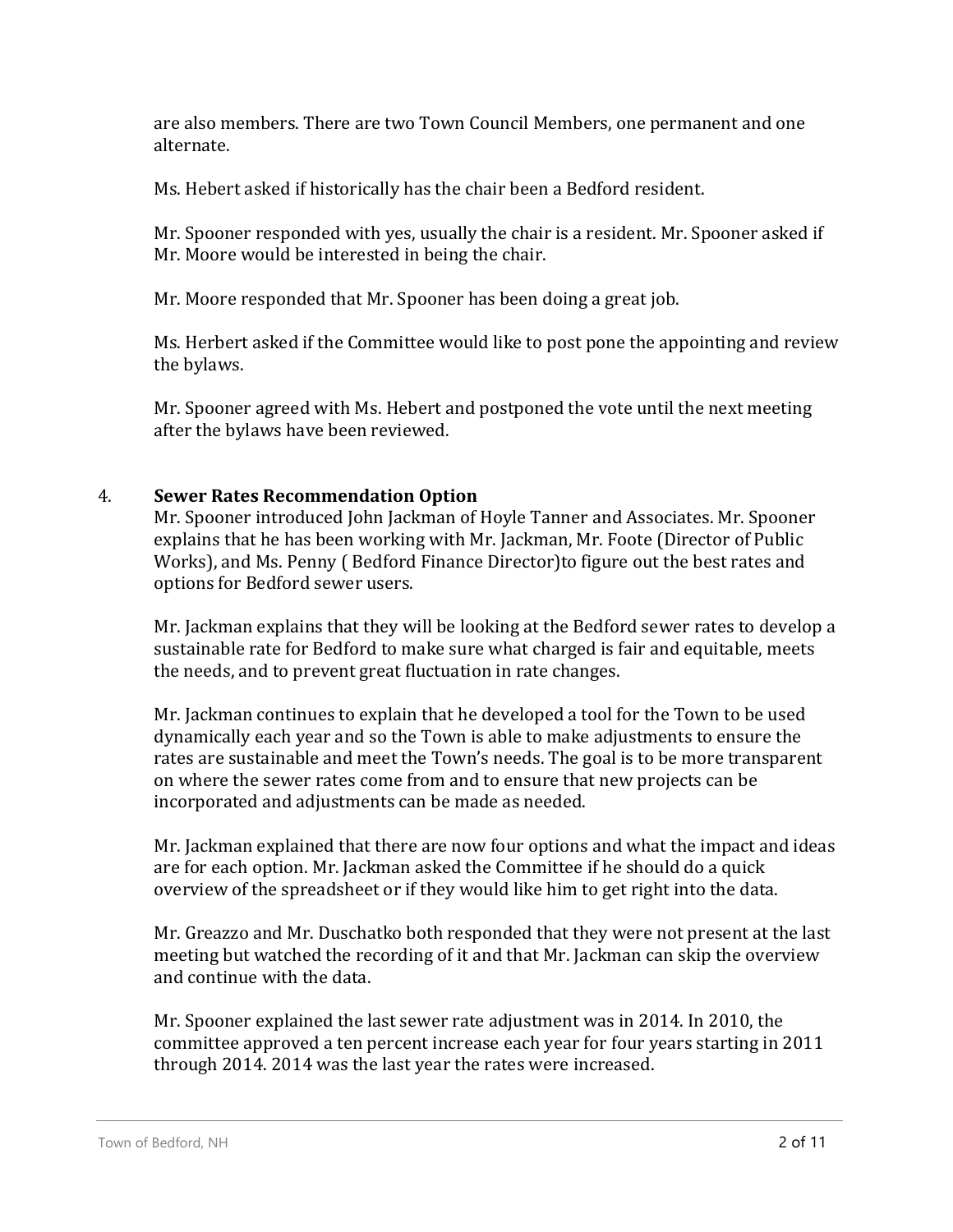Mr. Jackman then explained that it is recommended to look at the rates every three years. Mr. Jackman focused on developing this tool so Bedford does not have to hire a consultant every three years and has worked closely with Mr. Spooner and the Finance Department to get them comfortable with utilizing it.

Mr. Jackman started his presentation of the four rate options. The first chart shows where the Town is currently at with net revenue. By 2023 the Town will be negative and will not be bringing in enough revenue to cover expenses. Mr. Jackman explains that if we do not cover expenses we will have to draw from the enterprise revenue account or the capital reserve account, which are not good practices. Mr. Jackman also mentions that he noticed the Town puts in \$300,000 each year for capital projects and is put right into the budget. This does keep the net revenue positive for a longer period of time but it draws the capital reserve down. He explains that this is why it is important to evaluate the sewer rates each year.

Mr. Jackman explains that Merrimack has been charging more and more for the sewer that goes from Bedford to Merrimack. Even though there has been increases, Bedford has not increased the fixed rate flowing to Merrimack. Mr. Jackman shows the second option would be to have 50% increase in the flat rate for the first year and a 3% increase for water usage until 2027. This option shows that the Town's net revenue would stay constant and the capital reserve account goes down slower but the net revenue builds up. Those two changes would start to stabilize the sewer rate and the net revenue would stay positive until 2030. Mr. Jackman explains that one of the concerns about this option is by having a 50% increase on the flat rate right up front but he also looked at the fact that the flat rate fee on residential is a lot less then what residents with water meters are currently paying.

Mr. Duschatko asked what the difference is between the two rates.

Mr. Jackman responded that the yearly flat rate for residential is \$385.88 and the average yearly rate for residential on a water meter is \$635.88.

Mr. Duschatko responded that the 50% change should not be a big deal because of the benefits of the subsidy over the last 15 years.

Mr. Jackman responds correct and the feeling is that their rates have been subsidized and as the rates have increased they haven't been supporting the administrative costs of running the sewer system.

Mr. Duschatko asked about the real cost of running the sewer, isn't that a troubled area that cost a lot in maintenance.

Mr. Spooner responded yes, it is all a pump system that is difficult to maintenance because it is a full pressure system. There has been a lot of issue with the Pearson Pump Station with hydrogen sulfide and gas built up as well, which is corroding the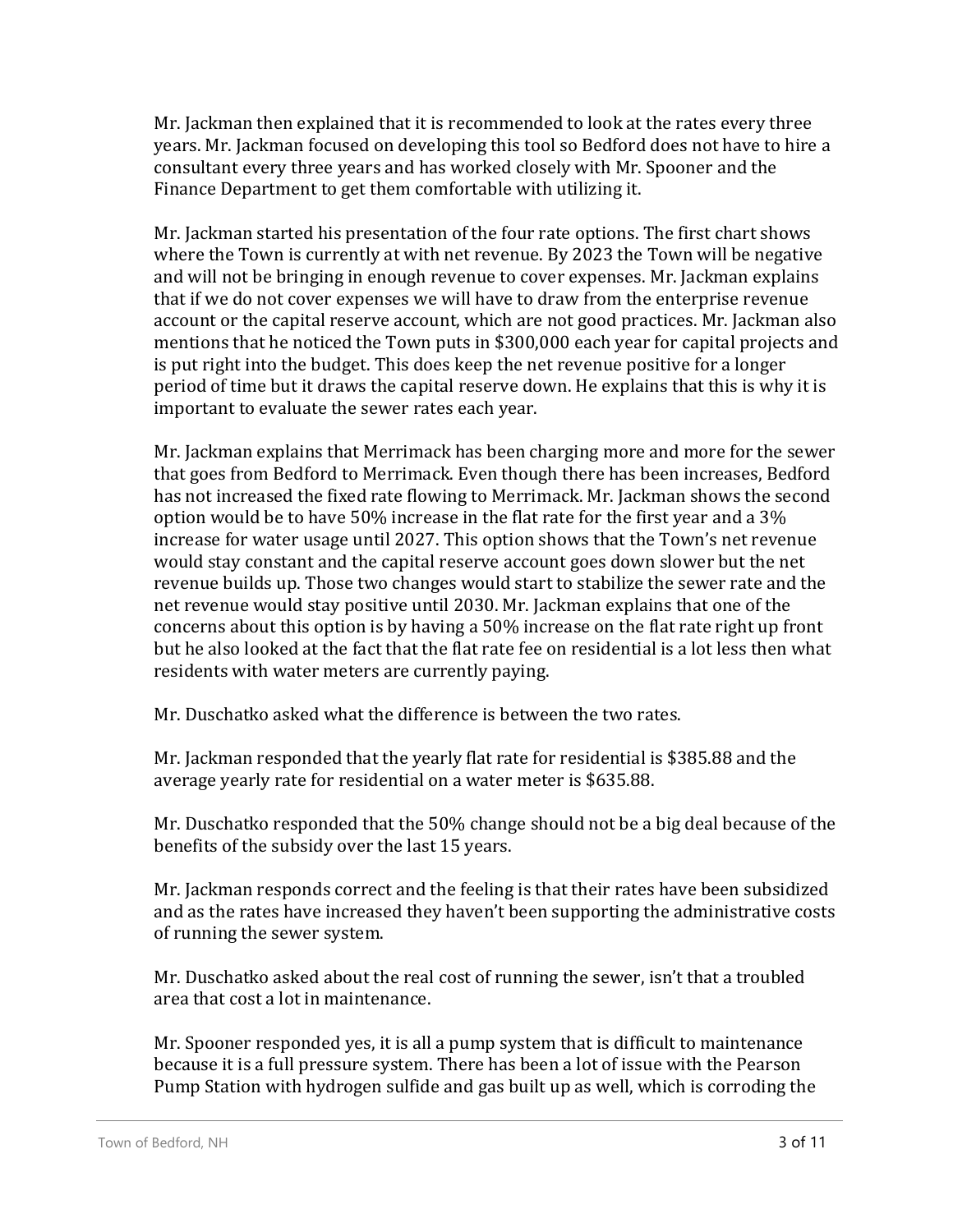inside of the manholes and structures and it is degrading the pumps a lot faster then at the other pump stations.

Mr. Duschatko asked if that is being address.

Mr. Spooner responded with yes.

Mr. Moore asked if those are annual rates and if the are spread out monthly.

Mr. Spooner responded yes, they are billed quarterly. The flat rate is \$96.47 per quarter.

Mr. Moore responded that it would be about a \$50 increase per quarter.

Ms. Hebert asked with a 50% increase, is there a plan to communicate this to the Greenfield Farms residents in advance so they are not surprised or caught off guard.

Mr. Spooner responded yes, there will have to be a public hearing.

Ms. Hebert responded that they may not be watching the public hearing and asked if there could be a mailing that it sent out.

Mr. Spooner responded yes, a mailing can be sent out. As the Committee moves forward it still needs to be voted upon. Mr. Spooner explains that he does not want to affect the fees until the first quarter of 2023.

Ms. Penny explains that it is important to address these rates because during the budget process for this enterprise fund the Town always anticipates taking from the fund balance for repairs that are not anticipated because we have to budget. Municipal accounting has to have an appropriation to spend, so we have large appropriations for anticipated repairs that have to be offset by revenue. Ms. Penny explains that as Mr. Jackman has already shown that the Town will be losing money from the fund soon and the fees need to be addressed. The fund has approximately a \$5.8 million net position but that will go down it the rate is not addressed soon. Ms. Penny also says the second point that has not been discussed yet is the capital reserve portion what the town might do with the capital reserve funds that exist for sewer. If any changes, repurposing, establishing, or combining occurs it needs to be addressed ahead of the budget process with public hearings, so these changes would be recommended for 2023.

Mr. Jackman continues to explain that they really wanted to balance out the accounts more. The committee recommended to maintain the net enterprise fund equal to approximately 9 months of operation. The net enterprise fund should be able to cover 9 months of operation and anything over that 9 months of funds would be transferred to the capital reserve account at the end of the accounting year. This will keep both accounts positive and balanced.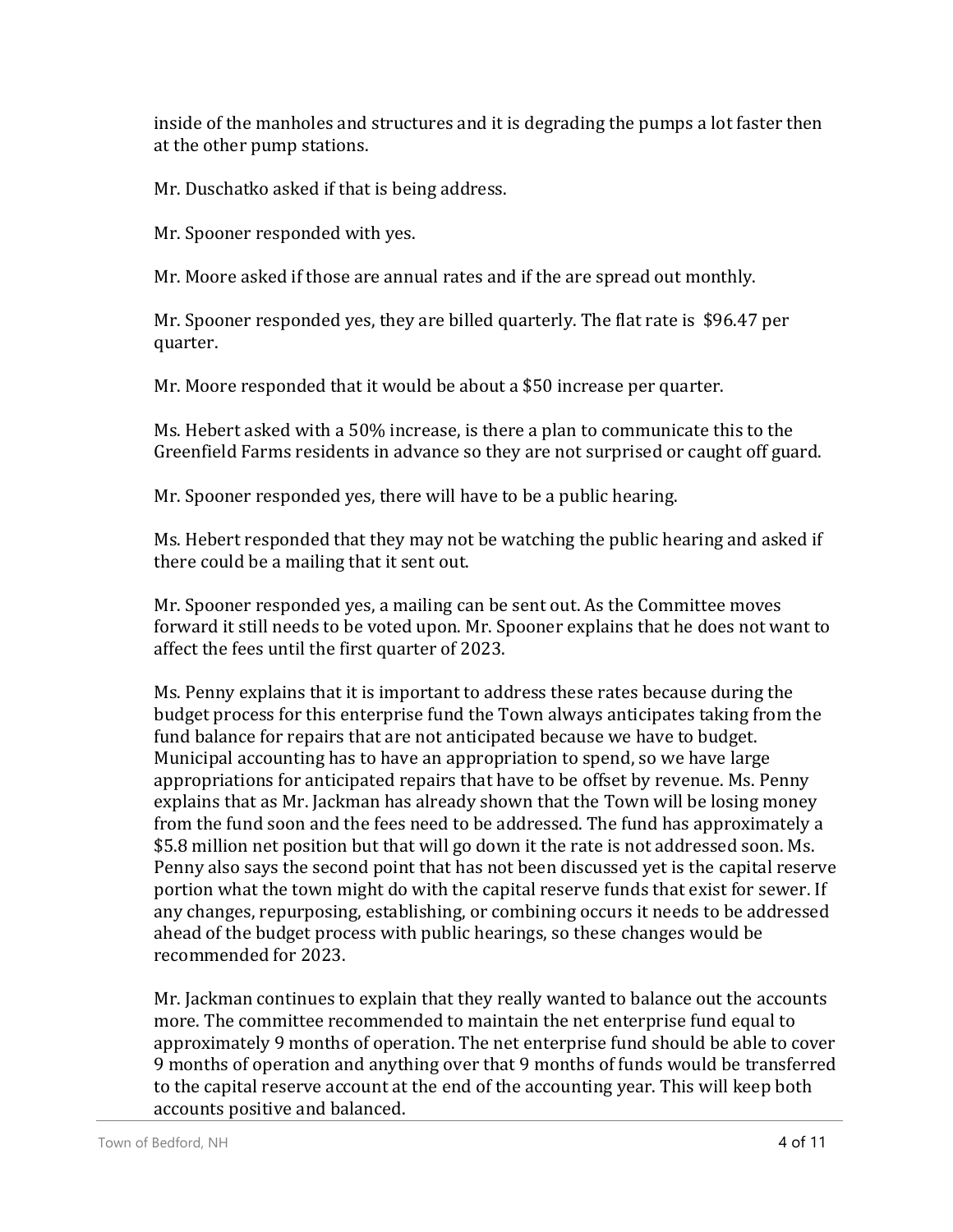Mr. Jackman shows the committee the third option. This option would keep the enterprise fund balance at one million dollars. Anything over the million would then be transferred at the end of the accounting year into the capital reserve. This would balance the amount out but the million dollars should increase over time as the operational budget increases as well.

Mr. Duschatko asked why there are such severe losses in the last five years.

Mr. Jackman explains that when they put this model together, they dropped everything at the end. He recommends they reevaluate every 3 years, so the outer years are not relevant. It does not take long for the balance to go negative if it is ignored. One big capital project can change everything.

Mr. Jackman continues to explain option 3. Anything over a million dollars would go into the capital reserve account and it shows that the capital reserve account will go up for a few years and then start to decreases again. Mr. Jackman explains that they did not look at any other projects other than Manchester and that this chart is very dynamic and things can change. It is important that the Town does not lose the current good standing that we have now by using the \$5.8 Million dollars in the capital reserve account. This option would have a 3%-6% increase until 2026 and then a 3% after that for water users and then 50% increase and a 20% increase for flat rate residential.

Mr. Jackman moves on to option 4. He explains that previously the committee had asked if there was a gentler way to increase the flat rate fee instead of doing 50% all at once. Option 4 shows over a 4-year time period the increase would be 40%, 15%, 15%, and then 10%. This shows that Pennichuck's fixed rates would catch up in the 4 year period and they would not be hit with the 50% and then 20% which is a little bit of an easier transition. After 2025 the increases would be equal to the water users increases so they would be paying approximately the same.

Mr. Duschatko asked what the Town's risk of Merrimack increasing their rate would be in that period of time.

Mr. Jackman responded very good.

Mr. Spooner explains that Merrimack did not increase their rates from 2020-2021. The town used to be charged \$67.75 and it was increased to \$76 and in 2023 they are going to increase the charge to \$82.

Mr. Duschatko asked if this is figured into the chart.

Mr. Jackman responded yes, there are some increase in there, but that's why the 3 year evaluation is important to make these adjustments. There will also be adjustments for Manchester fees as well. Manchester's increases have typically been 2% each year but this year it is increasing to 3.9%. Operation costs are dramatically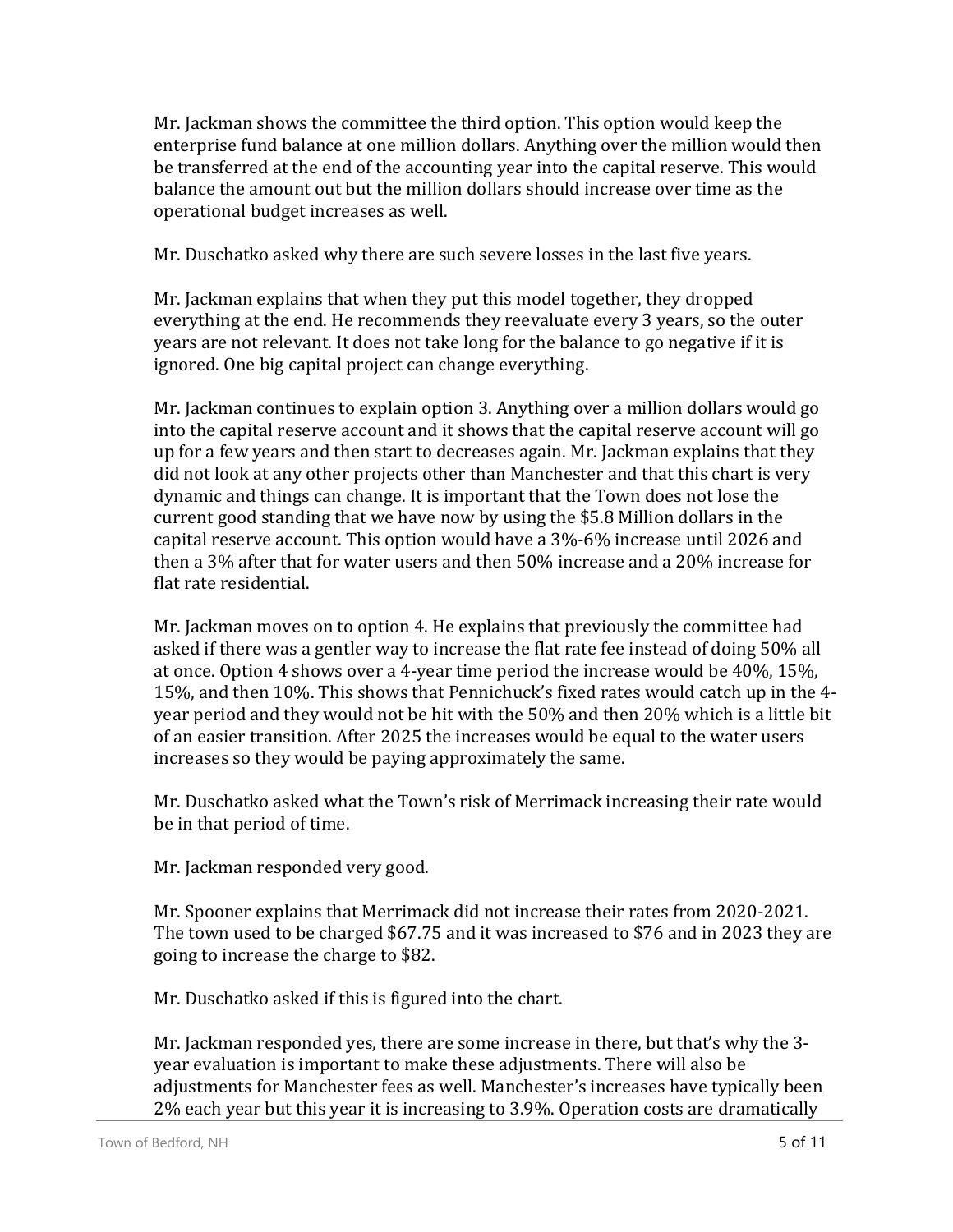increasing and it is important how the Town responds to this because it comes directly out of the budget. Mr. Jackman explains that you can look back in the past and make projections but you can't know what will happen in the future, which is why the 3-year evaluation is so important. This spreadsheet will allow the Town to adjust all of the costs and plan for the future.

Mr. Duschatko asked where these numbers exist in the spreadsheet.

Mr. Spooner explains that the sheet shows the 11.8% increase for Merrimack in 2023.

Mr. Jackman shows the committee where the rate increases for Manchester and Merrimack are located and how it can be changed.

Mr. Duschatko stated that if the Town does nothing with the rates we will already be behind by 12% for Merrimack's charges.

Mr. Spooner responds with yes; the Town is already behind by 12% since 2020 and will be behind by another 11.8% in 2023 if the rates are not changed. This is a good exercise to maintain every 3 years to decided whether the plan needs to change for the 4th year or if they can stay the same.

Mr. Jackman responds by explaining if Mr. Spooner does capital projections over the next 5 or 6 years he can incorporate them into this tool. There is a section and tab for every capital project.

Mr. Duschatko asks if there are any projection for new additions and is the Town charging the right amount of money for new hookups.

Mr. Spooner responds with the accessibility fee? He explains that the first part of the plan was to work out the budget side of this and then he will look into adjusting accessibility fees as well. They need to decided if they want to change the fees or keep it the same.

Mr. Duschatko responds by saying there are a lot of things coming down the line that needs to be done soon, otherwise the Town is just giving away tax payers funds.

Ms. Hebert asked if we know how the Town's rates compare to other communities.

Mr. Spooner responded with yes, the State of New Hampshire and the University of North Carolina Financial Committee came out with a report in 2021 of New Hampshire white water and wastewater rates. The New Hampshire average bill for residential sewer at 6,000 gallons per year is \$712.32 and the commercial rate per year is \$5,280.85. This puts Bedford below the New Hampshire average and in about 2 or 3 years after the rate change we will be close to average.

Mr. Jackman responded that New Hampshire average will also go up each year.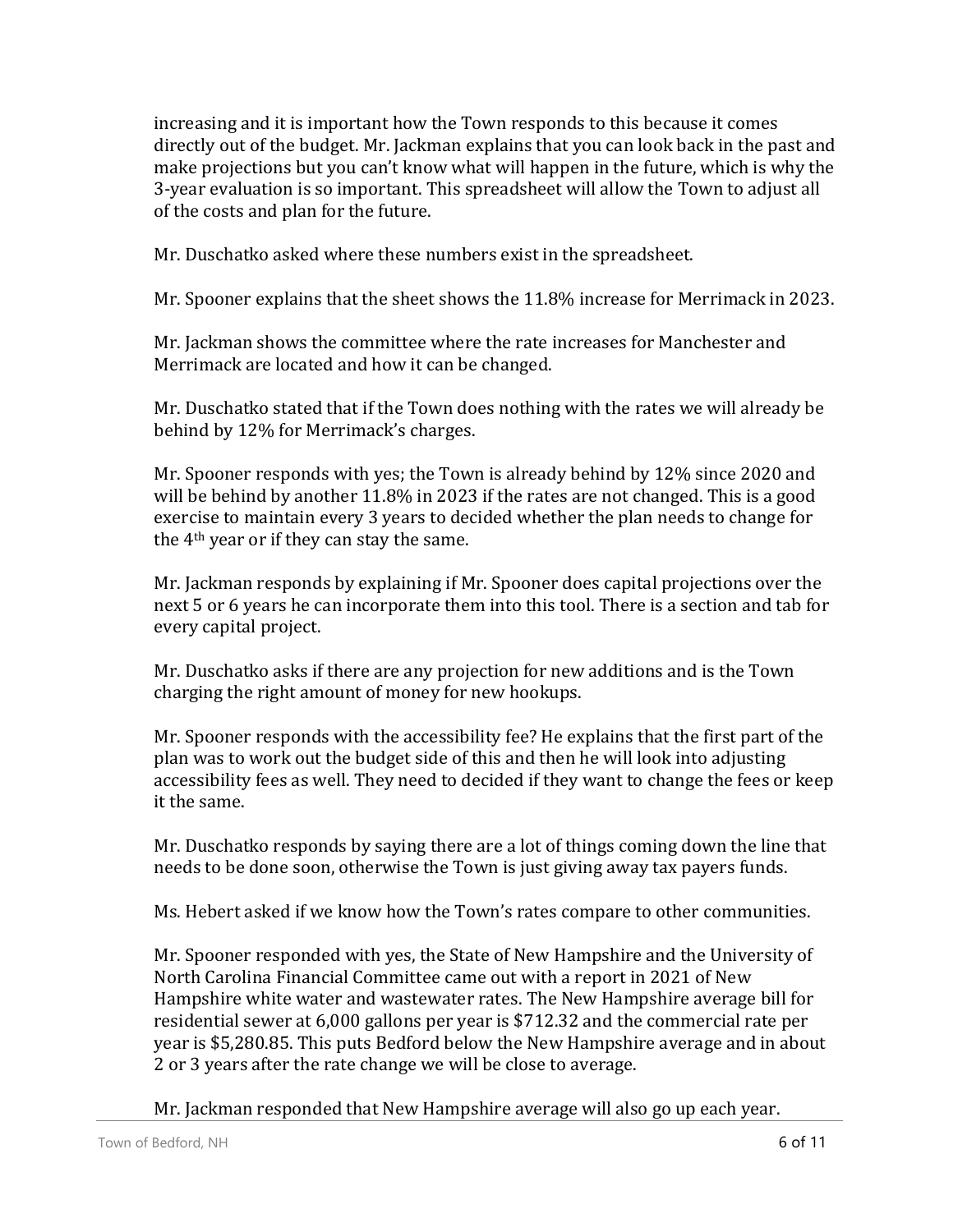Mr. Spooner explains if you look at option 4 the rate is still below \$700 in 2024. The rates will be about average in 2025.

Mr. Jackman continues with explaining option 4. Residential water meter sewer rates will increase 4-6% until 2026 and then drop to 3% and then Greenfield's rate will increase by 40%, 15%, 15%, and 10% over a 4-year period and then after that the increase will match the water metered rate increase. Mr. Jackman says that this option is based off the Town maintaining the capital reserve account around \$5 million assuming no there will be no capital projects over the time period. It shows that the Town can maintain a healthy amount of \$5-7 million so the Town is not starting to pull away from financial stability.

Ms. Evansic asked Mr. Spooner what capital projects are coming online in the next few years.

Mr. Spooner responded by saying that he has not had time to think about that but one capital project is to recoat the siphon station. It is starting to show some wear from the hydrogen sulfide gas on the concrete and the aggregate is starting to come through. Mr. Spooner also explains that they did work on a capital project this year which included changing 18 manholes along the Merrimack River that now lock and seal. If there is a flood, no water will infiltrate into the structure and a special tool is needed to open them up. The 18 covers cost \$26,000 to replace. Mr. Spooner's plan next is to work with Mike Trainque from Hoyle Tanner and Associates to work on the capital improvements project starting with coating the siphon station and then working his way out from there. After that is done he is planning to camera the pipes to see what other sections need to be done and come up with a cost.

Mr. Jackman explains that the other part of this meeting was to discuss two different capital reserve accounts and properly naming them. Accessibility fees should go into an accessibility reserve account including accessibility fees collected in the past would need to be moved over. Capital projects including lining sewer systems, fixing the siphon station, inspecting and maintaining the siphons under the river that are old would come out of the accessibility fee reserve because of the way the funding needs to be spent.

Mr. Duschatko asked if that is a statutory requirement.

Mr. Jackman responded no, but after looking at some of the accessibility fees challenged in court guidelines have been created.

Mr. Jackman continues explain the second reserve account which would include any funds that not spent in that budget year and anything over the enterprises revenue account that the Town wants to move over. Two accounts would help make it clear how funds are being spent but Ms. Penny would have to set this up for the Town.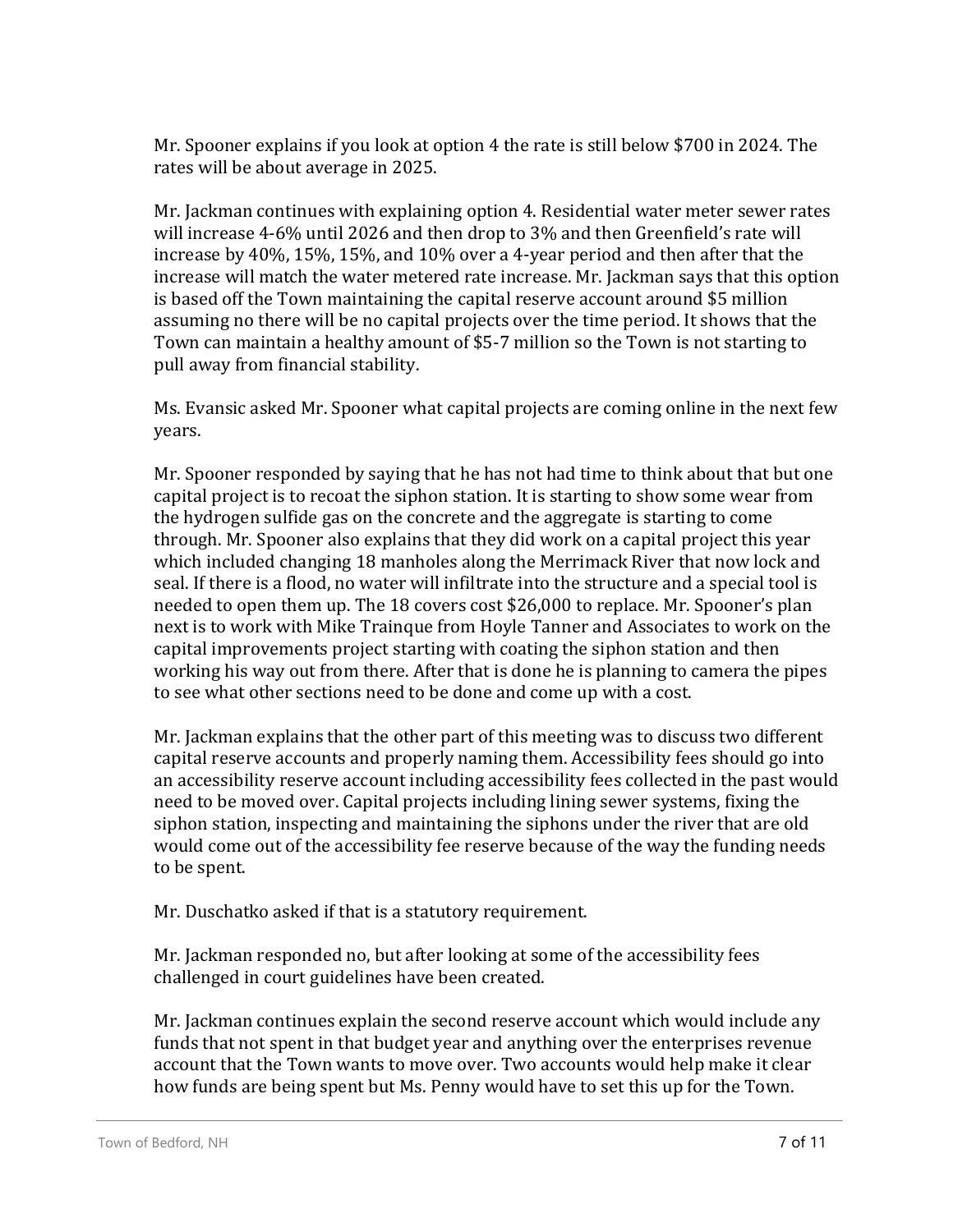Mr. Jackman begins to wrap up his presentation and makes a recommendation to do a 3% increase on residential water metered rates because the goal is that the rates are reevaluated in 3 years and then the town be better understanding of how the funds are being spent and see if there is a need to increase higher. Mr. Jackman's second recommendation for the flat rate fee is to do the 40%, 15%, 15%, and 10% over a 4 year period to allow the residents to budget into the changes. The final decision will be made by the Town Council but this is what the Committee recommends. Mr. Jackman also recommends the renaming of the two capital reserve accounts. One for the accessibility fee capital reserve account and one for the enterprise capital reserve. Mr. Jackman asked if there was anything else to go over.

Mr. Spooner responded with yes, the transfer of the \$300,000.

Mr. Jackman responded yes, the funds from the revenue balance and maintaining it at \$1 million and transferring the rest to the enterprise capital reserve account at the end of each accounting year.

Mr. Duschatko asked how Ms. Penny feels about that.

Ms. Penny responded that she needs to digest it and look into it. It won't impact bond ratings negatively because it is still part of net position but it is a different way to budget for unanticipated repairs. The Town is currently appropriating about \$850,000 per year and instead of doing that those things that come up would come out of that capital fund. This would decrease the Town's overall appropriation vote at a Town meeting even though the general fund does not fund the enterprise fund it is still part of the list.

Mr. Duschatko asked if putting a cap on it or a minimum cause any problems.

Ms. Penny responded we want to make sure we can satisfy cash flow. Ms. Penny said she would want to review the nine-month plan carefully.

Mr. Duschatko asked if it would be better to specify nine-month projects, he gets concerned with hard numbers.

Mr. Jackman responded with you are right, because the budgets will go up and it wouldn't be right to keep it at a hard number.

Mr. Spooner asked if anyone else has any questions about the other of the options.

Ms. Hebert asked what is the process moving forward, are you looking for a recommendation from the Committee.

Mr. Spooner responded yes, we are looking for a recommendation from the Committee today. The Department of Public Works likes option 4 the best for 6% for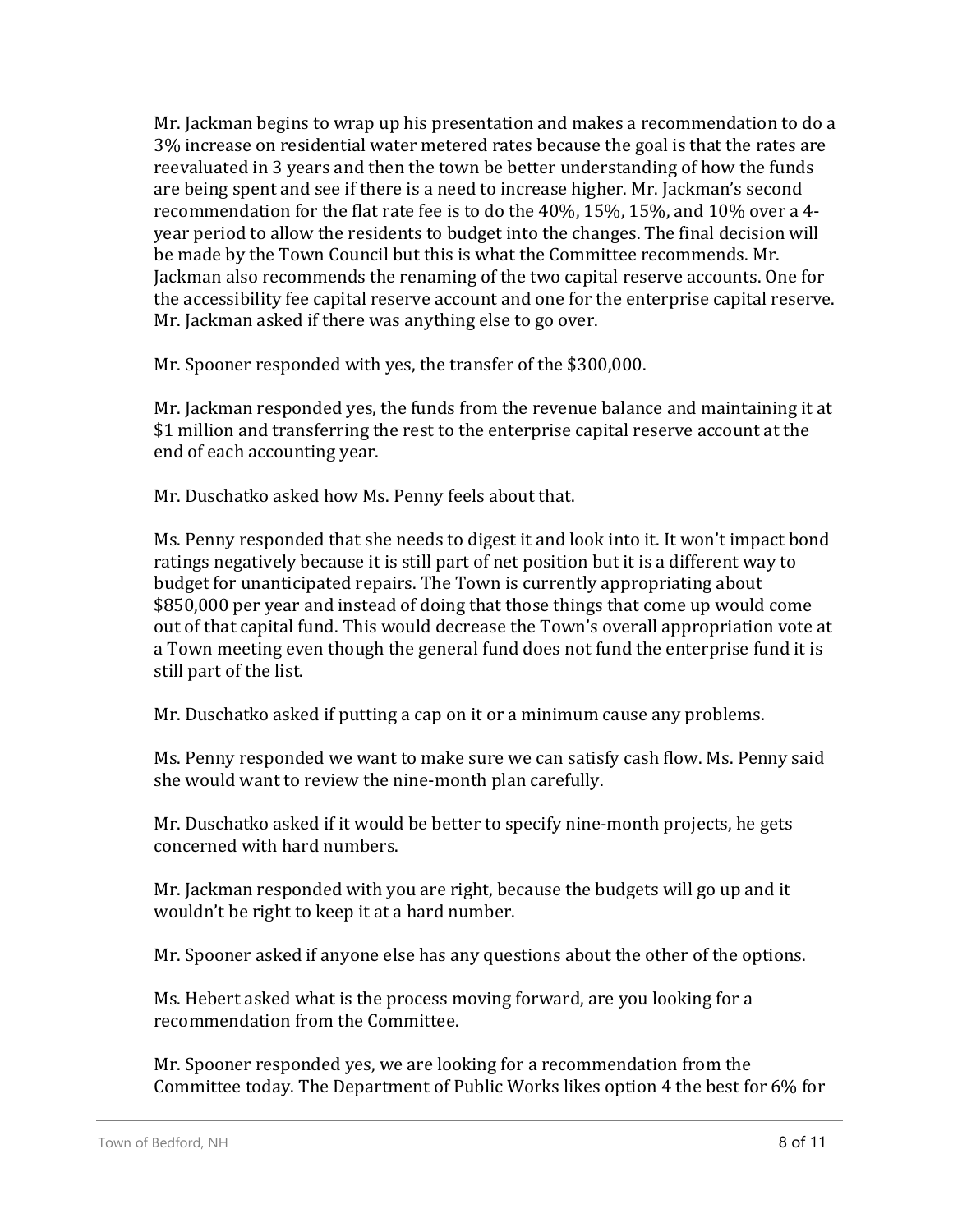water metered rates and 40%,15%, and 15% for flat rates but to ensure it is looked at after the third year and revaluated.

Ms. Herbert asked Mr. Spooner if the Town Council will hold a public hearing top modify the rate or is it done at the recommendation of the Committee.

Mr. Spooner responded that it is not done by recommendation the council will have a public hearing. Mr. Spooner explains that this is just an advisory committee, they cannot implement anything.

Mr. Jackman explains that he recommended the 3% increase but after listening to Mr. Spooner it would be a 6% increase to maintain a healthy capital reserve so that it is not decreasing.

Mr. Duschatko asked if that is across the board, will it drop in 2026.

Mr. Jackman responded yes, it will drop in 2026 to 3%. The reason for this is that some loans are being paid off, some of the Town's debts are disappearing but in reality, more debts will show up.

Mr. Spooner explains that option 4 is where the Department of Public Works is leaning too. Mr. Spooner asked how the Committee feels about option 4, should they make a recommendation to accept it or should they table it and come back next month.

Ms. Evansic states that she likes option but because of the range of 4-6% is it possible to get that protected.

Mr. Jackman responded that it is not a range, it is option 4 with an increase of 6% until 2026 and then it will drop to 3%.

Mr. Spooner said that it will be reevaluated in 3 years and it will not come in to effect until 2023. The town is passing on the costs that are given to us to the users in Bedford to recoup our money.

Ms. Evansic explains that considering the supply chain issues continue to back things up and impact production it is appropriate to look at increase costs.

Mr. Spooner states that even with the increase by 2024 we are still below the New Hampshire average and the rates have not been adjusted since 2014. The biggest thing to look at is the flat rate fee.

Ms. Hebert states that she likes the 40%, 15%, 15%, 10% as opposed to the 50%.

Mr. Duschatko asked if it possible to meter each house in Greenfield Parkway.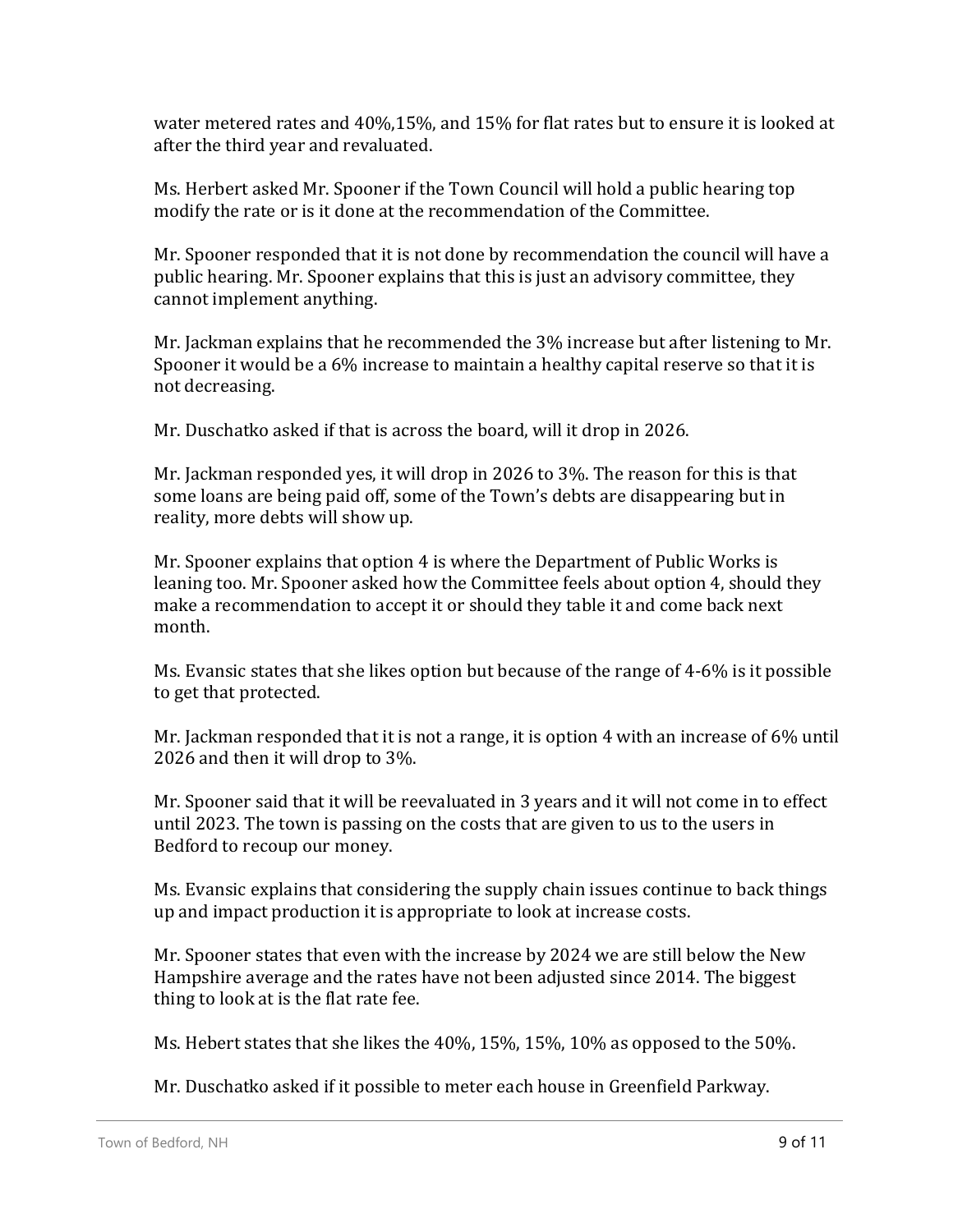Mr. Spooner responds that he would have to check with Pennichuck Water Works on that. It would depend on their administrative information as well.

Mr. Duschatko asked if they have meters coming in.

Mr. Spooner responds that he assumes so, yes. He said that it has been asked before but they do not send a spreadsheet only Manchester does that.

Mr. Greazzo responds that Manchester bills on usage and extrapolate to wastewater and if you use a lot of water and not a lot of waste you get a deduct meter and get a more accurate reading.

Mr. Duschatko states that if the residents see that they have been paying almost double what Greenfield Farms pays to be on the Manchester system they will not be happy and when the residents in Greenfield Farms have to pay a comparable rate to Manchester they will not be happy about that either. Mr. Duschatko explains this is why he asked about the meter because it seems like it should be an easy fix.

Ms. Penny responds by saying if Pennichuck gave them the spreadsheet it would be easy.

Mr. Spooner agrees with Ms. Penny and explains that the spreadsheet from Manchester takes him a few hours to go through every quarter.

Mr. Greazzo asked if the spreadsheet is something the Town Manager could acquire. He also asked who made the request for the spreadsheet and did not receive it.

Mr. Spooner responded that he did not make the request but that he was told in the past that they would not send it to us which is why the did the flat rate fee.

Ms. Penny said that there is most likely a charge for it but it still might be worth it. She explains that they must have the data, which would solve the disparity between the two sections of the Town.

Mr. Duschatko explains that he just wanted to give his feelings about how he thinks the general public might feel when they hear about it.

Mr. Spooner explains this is why they came up with several options. It was eye opening. Mr. Spooner offers a motion to accept option 4.

Mr. Moore moved this motion.

Ms. Evansic asked if it is worth the time to investigate what it would be if we did a parody with the water billing compared to a flat rate fee.